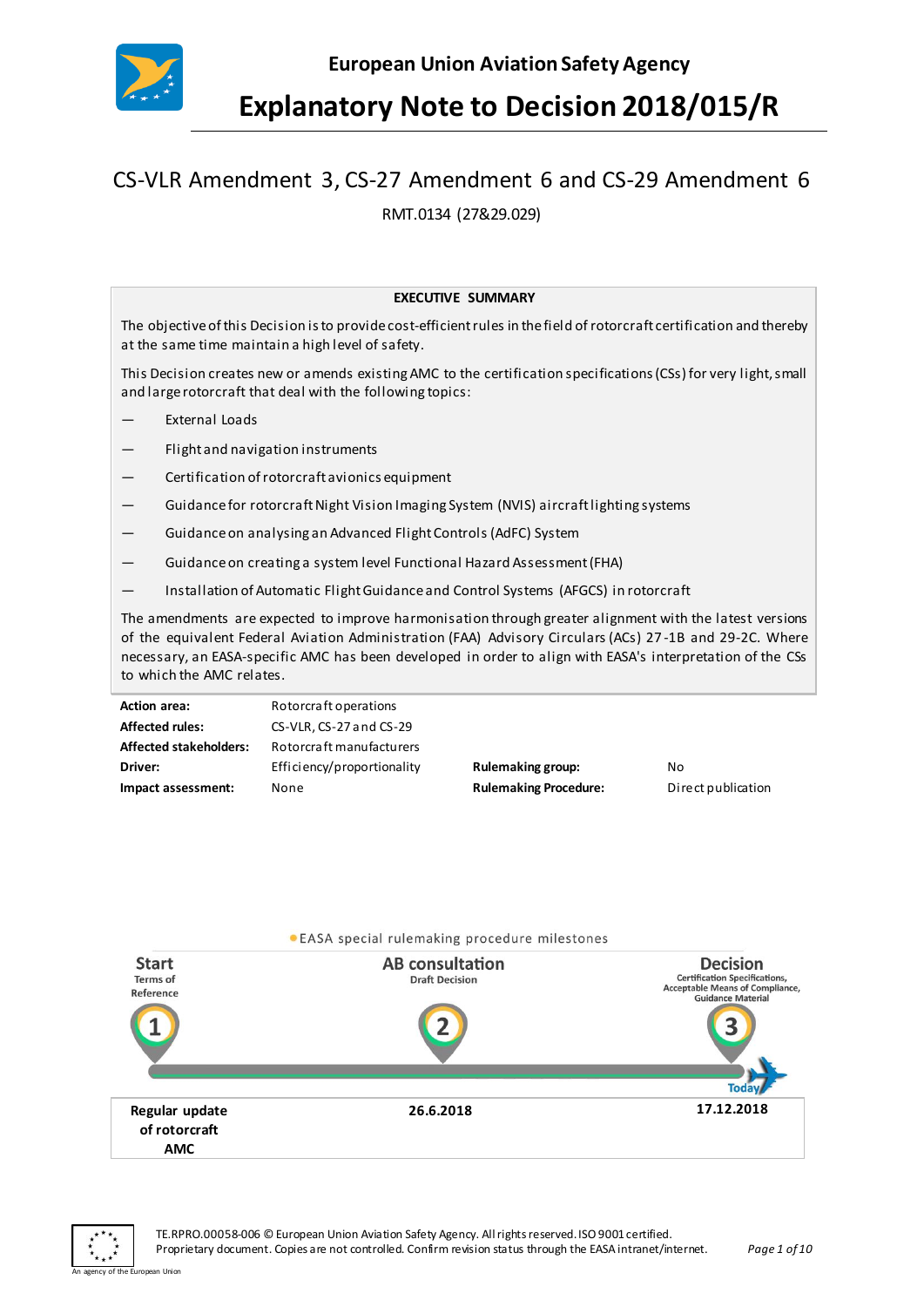## **Table of contents**

| 2.   |  |  |
|------|--|--|
| 2.1. |  |  |
| 2.2. |  |  |
| 2.3. |  |  |
| 2.4  |  |  |
| 2.5. |  |  |
| 2.6. |  |  |
| 3.   |  |  |
| 3.1. |  |  |
|      |  |  |

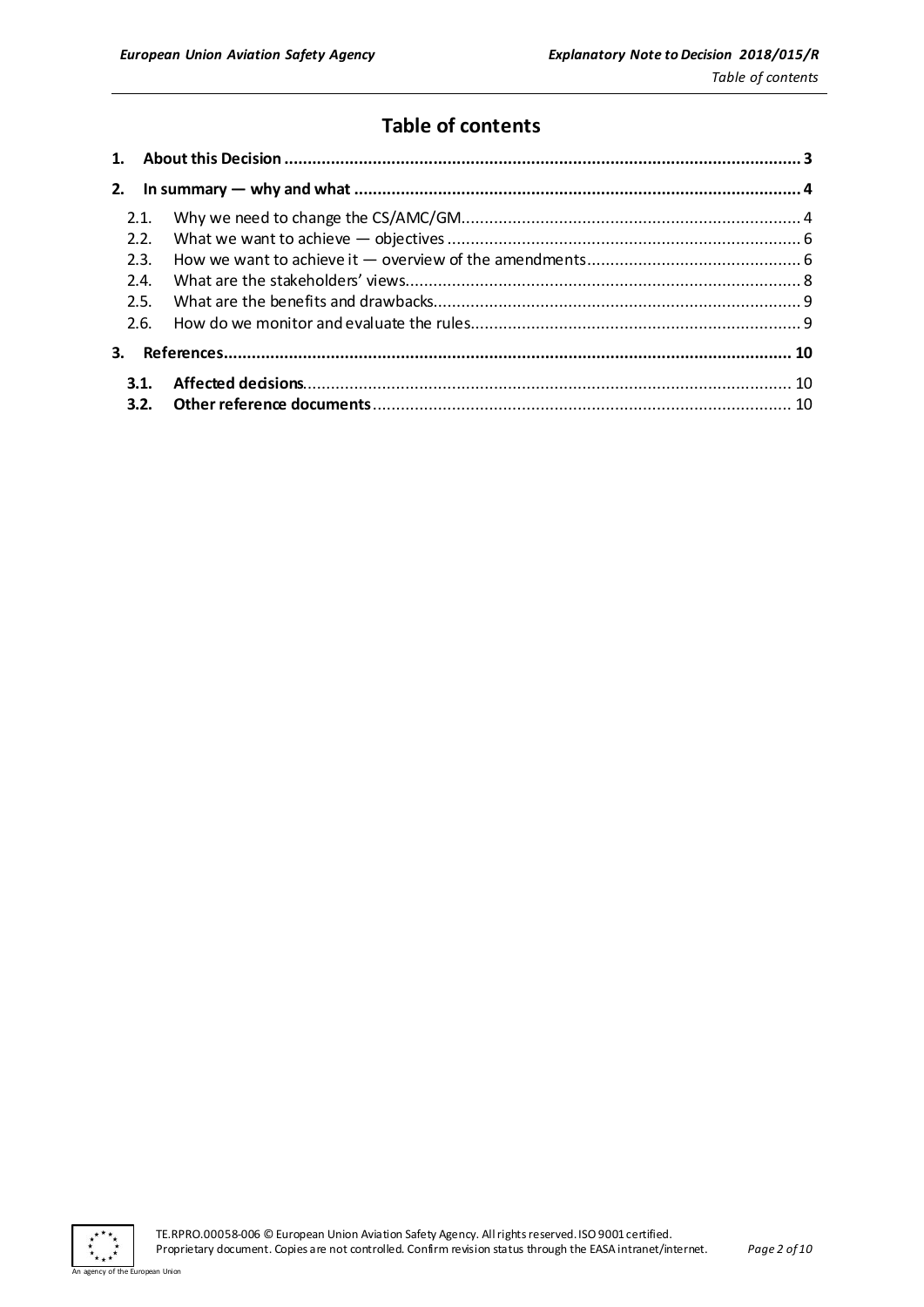## <span id="page-2-0"></span>**1. About this Decision**

The European Union Aviation Safety Agency (EASA) developed ED Decision 2018/015/R in line with Regulation (EC) No 216/2008 $^{\rm 1}$  and the Rulemaking Procedure $^{\rm 2}$ .

This rulemaking activity is included in the European Plan for Aviation Safety (EPAS)<sup>3</sup> under rulemaking task (RMT).0134 (27&29.029). The scope and timescalesof the task were defined in the related Terms of Reference<sup>4</sup>.

The draft text of this Decision has been developed by EASA and was consulted<sup>5</sup> with the Advisory Bodies (ABs) in accordance with Article 15 'Special rulemaking procedure: direct publication' of MB Decision No 18-2015. Due to the nature of the amendments, which are considered to have a negligible impact, and the fact that the matter has already been utilised by the FAA and other applicants, EASA elected to utilise the 'direct publication' procedure to introduce these amendments to CS-VLR, CS-27 and CS-29.

EASA reviewed the comments received during the AB consultation. The comments received and EASA's responses to themare summarised under 2.4 below.

The final text of this Decision with the CSs and the AMC has been developed by EASA having taken into account the input provided through the AB consultation.

The major milestones of this rulemaking activity are presented on the title page.

3 [https://www.easa.europa.eu/document-library/general-publications?publication\\_type%5B%5D=2467](https://www.easa.europa.eu/document-library/general-publications?publication_type%5B%5D=2467)

<sup>4</sup> <https://www.easa.europa.eu/document-library/terms-of-reference-and-group-compositions/tor-rmt0134-2729029>

<sup>5</sup> From 26 June till 30 July 2018.



 $\overline{a}$ 

TE.RPRO.00058-006 © European Union Aviation Safety Agency. All rights reserved. ISO 9001 certified. Proprietary document. Copies are not controlled. Confirm revision status through the EASA intranet/internet. *Page 3 of 10*

Regulation (EC) No 216/2008 of the European Parliament and of the Council of 20 February 2008 on common rules in the field of civil aviation and establishing a European Aviation Safety Agency, and repealing Council Directive 91/670/EEC, Regulation (EC) No 1592/2002 and Directive 2004/36/EC (OJ L 79, 19.3.2008, p. 1) [\(http://eur-lex.europa.eu/legal](http://eur-lex.europa.eu/legal-content/EN/TXT/?qid=1467719701894&uri=CELEX:32008R0216)[content/EN/TXT/?qid=1467719701894&uri=CELEX:32008R0216\)](http://eur-lex.europa.eu/legal-content/EN/TXT/?qid=1467719701894&uri=CELEX:32008R0216)

<sup>&</sup>lt;sup>2</sup> EASA is bound to follow a structured rulemaking process as required by Article 115(1) of Regulation (EU) 2018/1139. Such a process has been adopted by the EASA Management Board (MB) and is referred to as the 'Rulemaking Procedure'. See MB Decision No 18-2015 of 15 December 2015 replacing Decision 01/2012 concerning the procedure to be applied by EASA for the issuing of opinions, certification specifications and guidance material [\(http://www.easa.europa.eu/the](http://www.easa.europa.eu/the-agency/management-board/decisions/easa-mb-decision-18-2015-rulemaking-procedure)[agency/management-board/decisions/easa-mb-decision-18-2015-rulemaking-procedure](http://www.easa.europa.eu/the-agency/management-board/decisions/easa-mb-decision-18-2015-rulemaking-procedure)).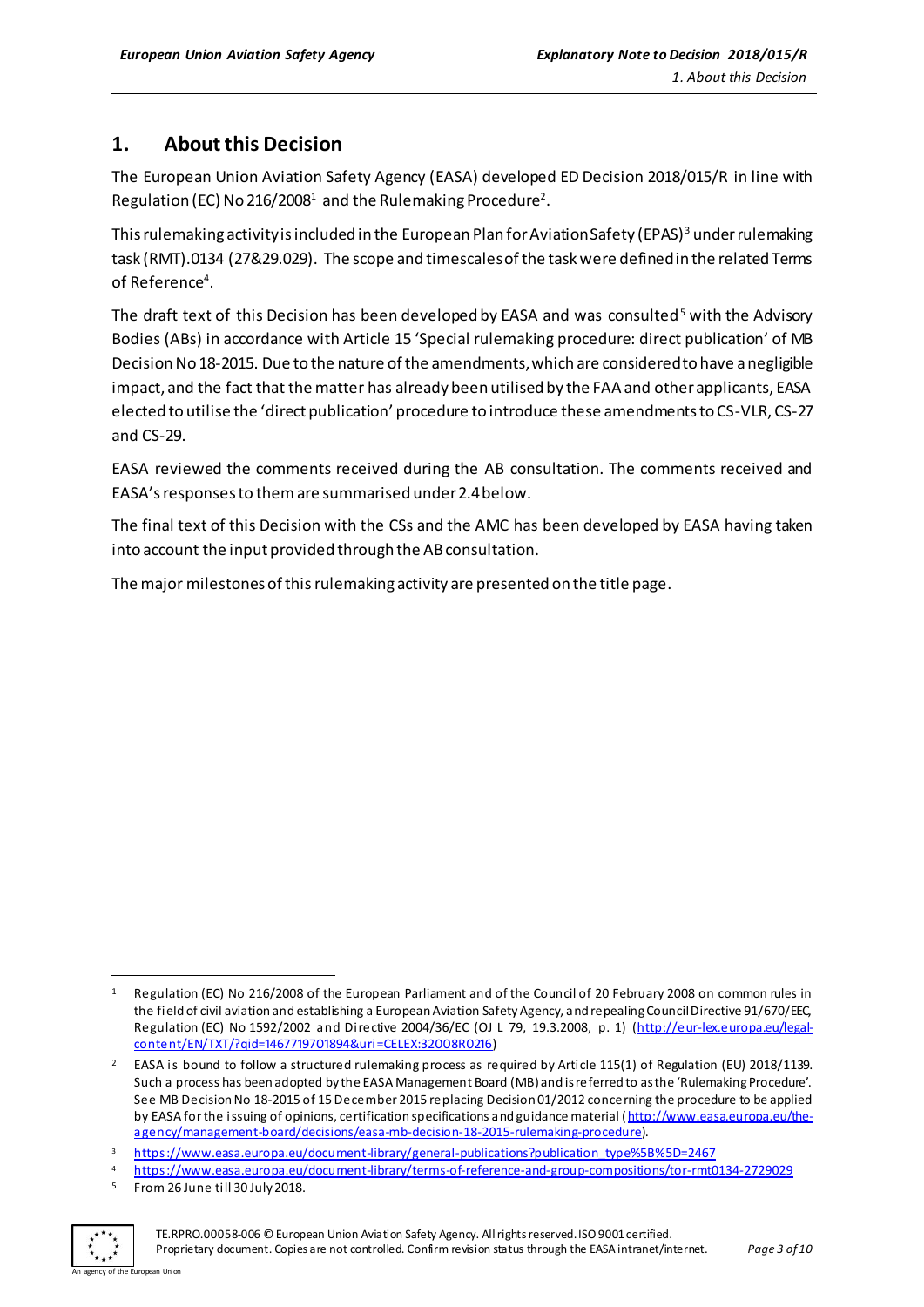## <span id="page-3-0"></span>**2. In summary — why and what**

#### <span id="page-3-1"></span>**2.1. Why we need to change the CS/AMC/GM**

There is a need to maintain and update the AMC to the CSs for rotorcraft on a regular basis to ensure that they reflect the latest technological developments and accepted certification practices. This ensures that the AMC remain relevant for the certification of modern rotorcraft.

The EASA rotorcraft CSs (CS-VLR, CS-27 and CS-29) are unique in the EASA regulatory framework in that the AMC contained in Book 2 of the CSs directly refer to the respective FAA ACs.

The direct reference to the FAA ACs has the advantage of providing a degree of harmonisation with the FAA, which considerably benefits the rotorcraft community. Prior to adopting any changes to the FAA ACs into the EASA CSs, EASA assesses any potential effects of the changes, and, where necessary, developsspecific AMC that complement or replace the respective FAA AC.

Currently, FAA AC 27-1B has been adopted by EASA as Book 2 to CS-VLR and CS-27, and AC 29-2C has been adopted as Book 2 to CS-29. In the meantime, there have been a number of updates to the FAA ACs, which needed to be considered by EASA in order to maintain this alignment.

FAA AC 27-1B and AC 29-2C Changes 5, 6 and 7 introduced a number of significant changes to the FAA ACs. Below is a list of the main topics addressed within the changes to the ACs.

Change 5

| <b>AC Reference</b> | <b>Topic</b>                                                       |
|---------------------|--------------------------------------------------------------------|
| 27 MG 17            | Guidance on analyzing an Advanced Flight Controls<br>(AdFC) System |
| 29 MG 17            | Guidance on analyzing an Advanced Flight Controls<br>(AdFC) System |

Change 6

| <b>AC Reference</b> | <b>Topic</b>                                                                                 |
|---------------------|----------------------------------------------------------------------------------------------|
| 27 MG 23            | Automatic Flight Guidance and Control Systems (AFGCS)<br>installation in Part 27 rotorcraft. |
| 29 MG 23            | Automatic Flight Guidance and Control Systems (AFGCS)<br>installation in Part 29 rotorcraft. |

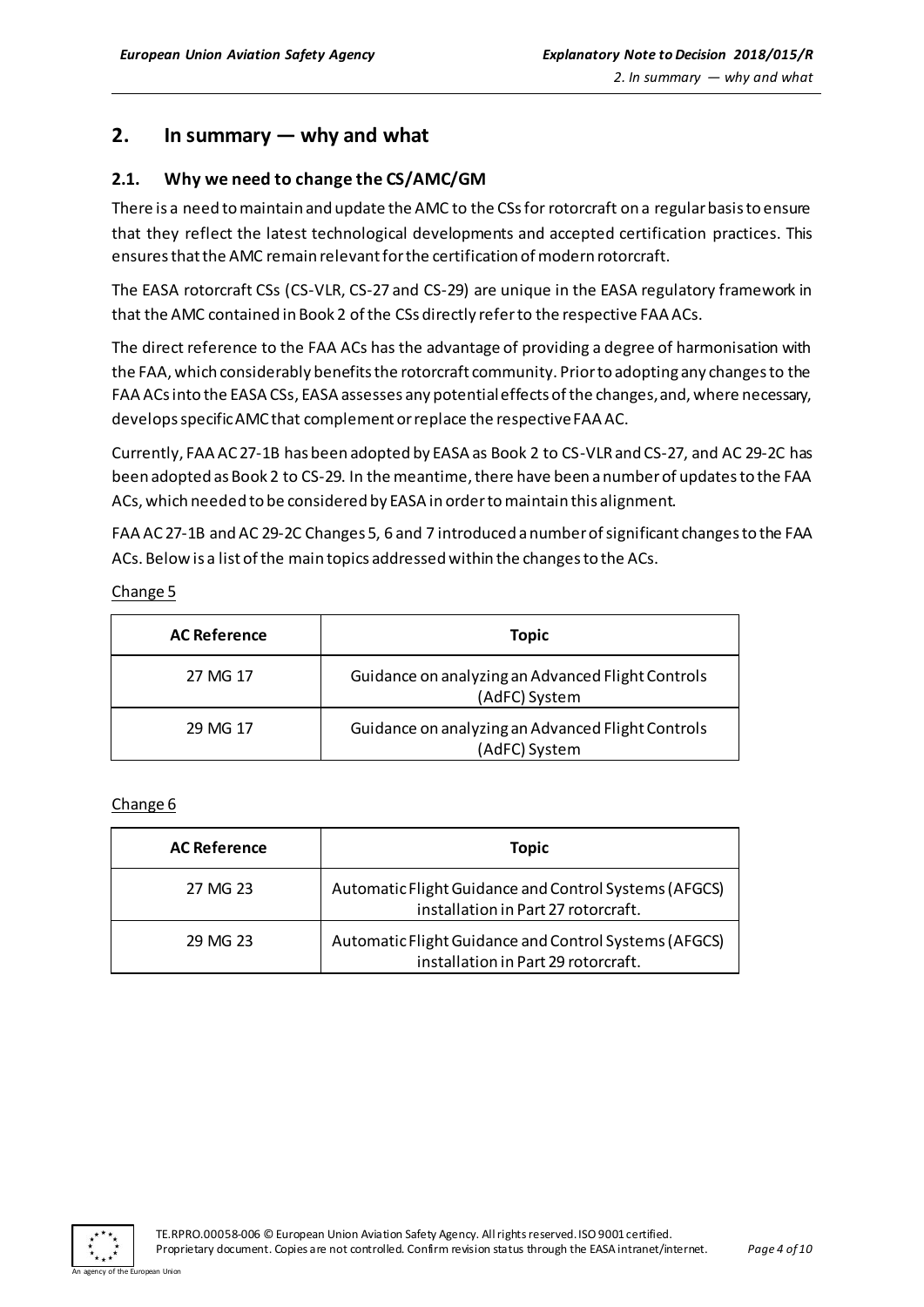Change 7

| <b>AC Reference</b> | <b>Topic</b>                                                                                          |
|---------------------|-------------------------------------------------------------------------------------------------------|
| AC 27.865B          | <b>External Loads</b>                                                                                 |
| AC 29.865B          | <b>External Loads</b>                                                                                 |
| AC 29.1303          | Flight and navigation instruments                                                                     |
| AC 29.1305          | Powerplant instruments                                                                                |
| AC 27.1321          | Arrangement and Visibility                                                                            |
| AC 29.1321          | Arrangement and Visibility                                                                            |
| AC 29.1322          | Warning, Caution, and Advisory Lights                                                                 |
| AC 27 MG 1          | Certification procedure for rotorcraft avionics<br>equipment                                          |
| AC 29 MG 1          | Certification procedure for rotorcraft avionics<br>equipment                                          |
| AC 27 MG 16         | Certification guidance for rotorcraft Night Vision Imaging<br>System (NVIS) aircraft lighting systems |
| AC 29 MG 16         | Certification guidance for rotorcraft Night Vision Imaging<br>System (NVIS) aircraft lighting systems |
| AC 27 MG 19         | Guidance on Electronic Display Systems (EDS) for<br>rotorcraft installations                          |
| AC 29 MG 19         | Guidance on Electronic Display Systems (EDS) for<br>rotorcraft installations                          |
| AC 27 MG 20.        | Human Factors (HF)                                                                                    |
| AC 29 MG 20         | Human Factors (HF)                                                                                    |
| AC 27 MG 21         | Guidance on creating a system level Functional Hazard<br>Assessment (FHA)                             |
| AC 29 MG 21         | Guidance on creating a system level Functional Hazard<br>Assessment (FHA)                             |
| AC 27 Appendix B    | Airworthiness guidance for rotorcraft instrument flight                                               |
| AC 29 Appendix B    | Airworthiness guidance for rotorcraft instrument flight                                               |

FAA AC 27-1B and AC 29-2C Changes 5, 6 and 7 can be found on the FAA regulatory and guidance library website by following the links below:

#### AC 27-1B Change 5

an Union

[https://www.faa.gov/documentLibrary/media/Advisory\\_Circular/AC\\_27-1B\\_thru\\_Chg\\_5.pdf](https://www.faa.gov/documentLibrary/media/Advisory_Circular/AC_27-1B_thru_Chg_5.pdf)

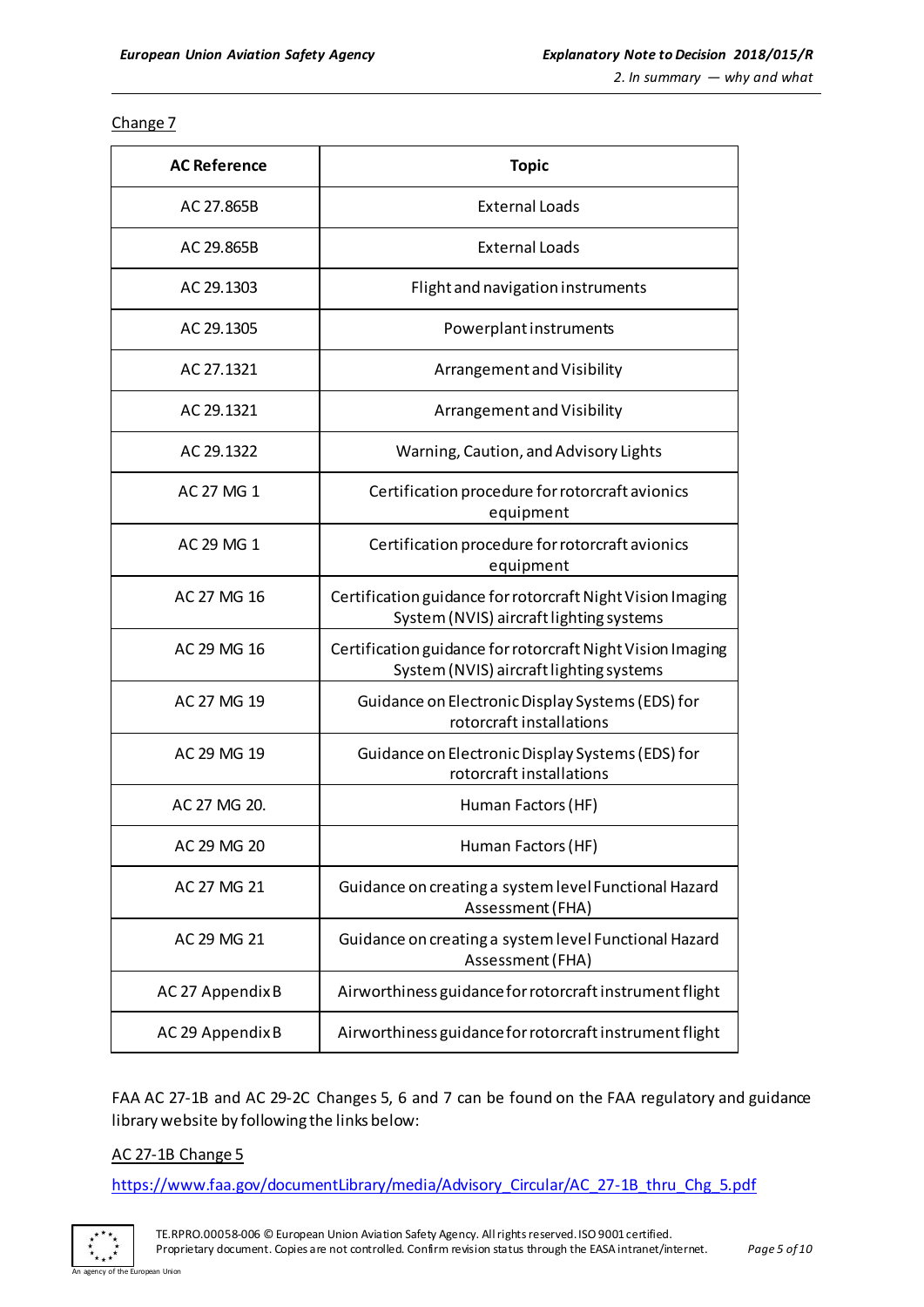#### AC 27-1B Change 6

[https://www.faa.gov/documentLibrary/media/Advisory\\_Circular/AC\\_27-1B\\_thru\\_Chg\\_6.pdf](https://www.faa.gov/documentLibrary/media/Advisory_Circular/AC_27-1B_thru_Chg_6.pdf)

AC 27-1B Change 7

[https://www.faa.gov/documentLibrary/media/Advisory\\_Circular/AC\\_27-1B\\_with\\_changes\\_1-7.pdf](https://www.faa.gov/documentLibrary/media/Advisory_Circular/AC_27-1B_with_changes_1-7.pdf)

AC 29-2C Change 5

[https://www.faa.gov/documentLibrary/media/Advisory\\_Circular/AC\\_29-2C\\_thru\\_Chg\\_5.pdf](https://www.faa.gov/documentLibrary/media/Advisory_Circular/AC_29-2C_thru_Chg_5.pdf)

AC 29-2C Change 6

[https://www.faa.gov/documentLibrary/media/Advisory\\_Circular/AC\\_29-2C\\_thru\\_Chg\\_6\\_.pdf](https://www.faa.gov/documentLibrary/media/Advisory_Circular/AC_29-2C_thru_Chg_6_.pdf)

AC 29-2C Change 7

[https://www.faa.gov/documentLibrary/media/Advisory\\_Circular/AC\\_29-2C\\_Change\\_1-7.pdf](https://www.faa.gov/documentLibrary/media/Advisory_Circular/AC_29-2C_Change_1-7.pdf)

#### <span id="page-5-0"></span>**2.2. What we want to achieve — objectives**

The overall objectives of the EASA system are defined in Article 1 of Regulation (EU) 2018/1139 $^{\rm 6}$ . This Decision will contribute to the achievement of the overall objectives by addressing the issues outlined in Section 2.1.

The specific objective of this Decision is to improve efficiency between the FAA and EASA by minimising the differences between the AMC to EASA CS-VLR, CS-27 and CS-29 and the FAA ACs. This will be achieved by reducing the gap between the AMC to EASA CS-VLR, CS-27 and CS-29 and the latest version of the published FAA ACs.

#### <span id="page-5-1"></span>**2.3. How we want to achieve it — overview of the amendments**

After a detailed review of the changes that were introduced in AC 27-1B and AC 29-2C Changes 5, 6 and 7, it was determined that some of the changes were at variance with EASA's interpretation or its regulatory system, and therefore EASA-specific AMC had to be developed. All other ACs are to be adopted as EASA AMC by reference.

#### AMC 27.45 'Performance General'

This AMC has been developed due to a comment that was received on AMC 27.865 that requested further clarification on the simulation of engine failures. The text of AMC 27.865 has been based upon the equivalent text contained in FAA AC 29-2C - AC 29.45. § 29.45 (Amendment 29-24).

#### AMC 27/29.865 'External Loads'

In CS-27 and CS-29 Amendment 5, AMC 27/29.865 were amended to differentiate between complex and simple Personal Carrying Device Systems (PCDS) and were based upon FAA AC 27-1B and AC 29-2C Change 4.

<sup>6</sup> Regulation (EU) 2018/1139 of the European Parliament and of the Council of 4 July 2018 on common rules in the field of civil aviation and establishing a European Union Aviation Safety Agency, and amending Regulations (EC) No 2111/2005, (EC) No 1008/2008, (EU) No 996/2010, (EU) No 376/2014 and Directives 2014/30/EU and 2014/53/EU of the European Parliament and of the Council, and repealing Regulations (EC) No 552/2004 and (EC) No 216/2008 of the European Parliament and of the Council and Council Regulation (EEC) No 3922/91 (OJ L 212, 22.8.2018, p. 1) [\(https://eur](https://eur-lex.europa.eu/legal-content/EN/TXT/?qid=1536149403076&uri=CELEX:32018R1139)[lex.europa.eu/legal-content/EN/TXT/?qid=1536149403076&uri=CELEX:32018R1139](https://eur-lex.europa.eu/legal-content/EN/TXT/?qid=1536149403076&uri=CELEX:32018R1139)).



 $\overline{a}$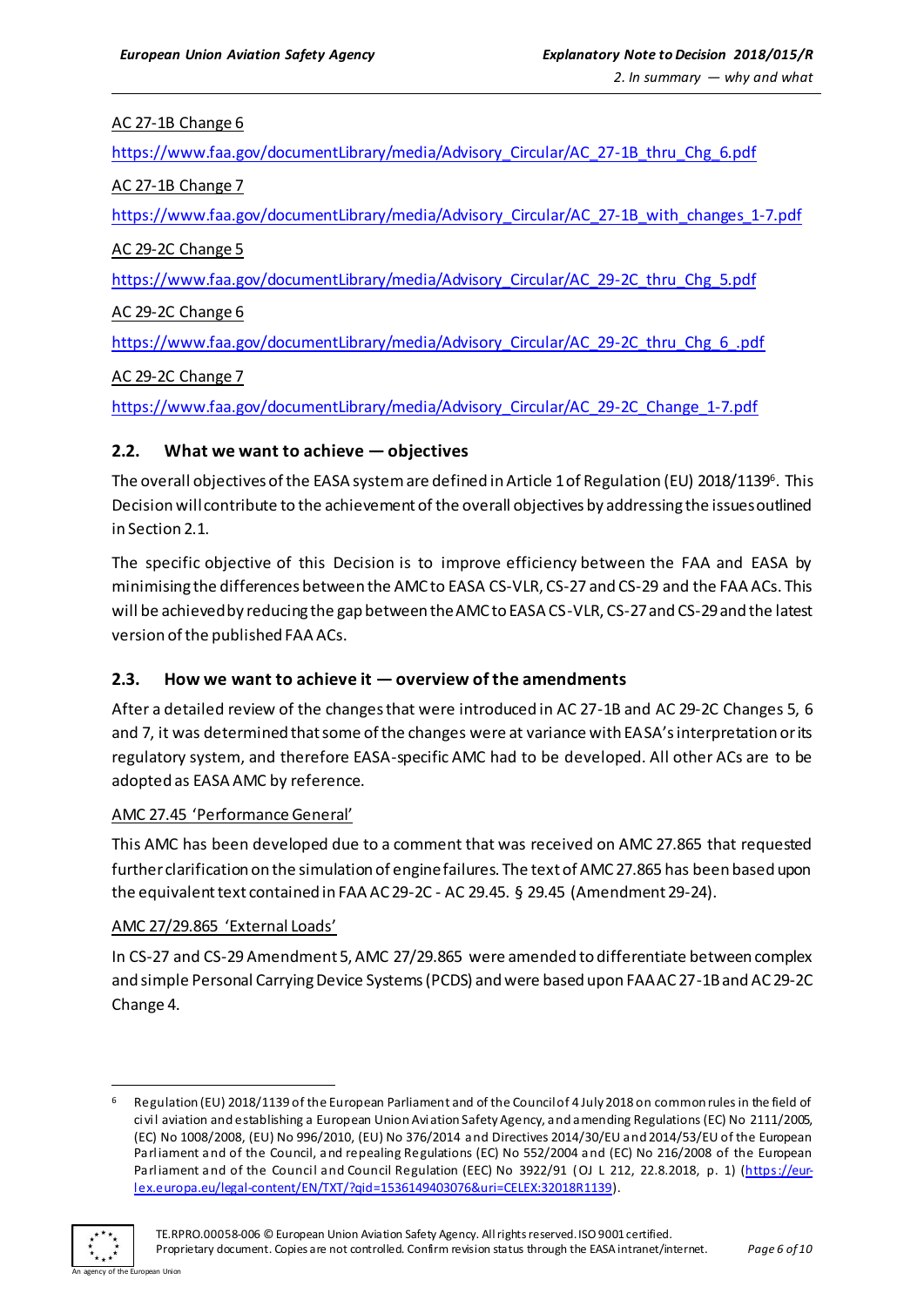EASA has reviewed FAA AC 27-1B and AC 29-2C Change 7, and has largely incorporated them into the existing AMC 27/29.865 (based upon Change 4). However, during this review, some elements of FAA AC 27-1B and AC 29-2C Change 7 were found to need further work before harmonisation can be reached (e.g. on the hoist operator attachment point), and therefore the existing AMC 27/29.865 (based upon Change 4) has been retained.

In addition, the existing AMC 27/29.865 have been amended as follows to better reflect the EASA regulatory system:

- AMC No 1 to CS 27.865 'Class D (Human External Cargo) for Operations within Europe' has been rewritten to match the European Union Air Operations rules.
- Throughout the AMC, Rotorcraft-Load Combinations (RLC) class references have been removed, as they correspond to FAA Air Operations rules.

Based upon recent experiences, the latest FAA recommendation regarding hoist operator harness quick releases has been emphasised in AMC 27/29.865.

AMC 27.865 and AMC 29.865 have both been modified in a similar manner.

AMC 29.1303 'Flight and navigation instruments'

AMC 29.1303 has been developed to reflect a minor difference in the interpretation of FAA AC 29-2C AC 29.1303 § 29.1303. This minor difference is that an instrument used to display attitude should be shown to be useable throughout the possible rotorcraft angular position and rotational operating range, and not the operating range of the instrument.

AMC 27/29 MG 1 'Certification procedure for rotorcraft avionics equipment'

AMC 27/29 MG 1 have been developed to reflect some differences in the guidance that should be given to applicants regarding the certification of avionics equipment installed on rotorcraft. These include changes to:

- ensure that the operating environmental conditions for avionics equipment are properly established;
- ensure that the lower limits of localiser performance are assessed;
- ensure that the assessment of the glideslope performance demonstrates correct functioning of the system, and that suitable glide path angles are established; and
- clarify that the guidance contained in AC 20-138 for inertial navigation may need to be refined when applied to rotorcraft.

#### AMC 27/29 MG 16 'Certification guidance for rotorcraft Night Vision Imaging System (NVIS) aircraft lighting systems'

AMC 27/29 MG 16 have been developed to reflect some differences in the approach to the integration of NVIS into rotorcraft. These include changes to:

- the references to European Technical Standard Orders (ETSOs);
- clarify that Class A night vision goggles(NVGs) are deemed to be not acceptable for certification by EASA;

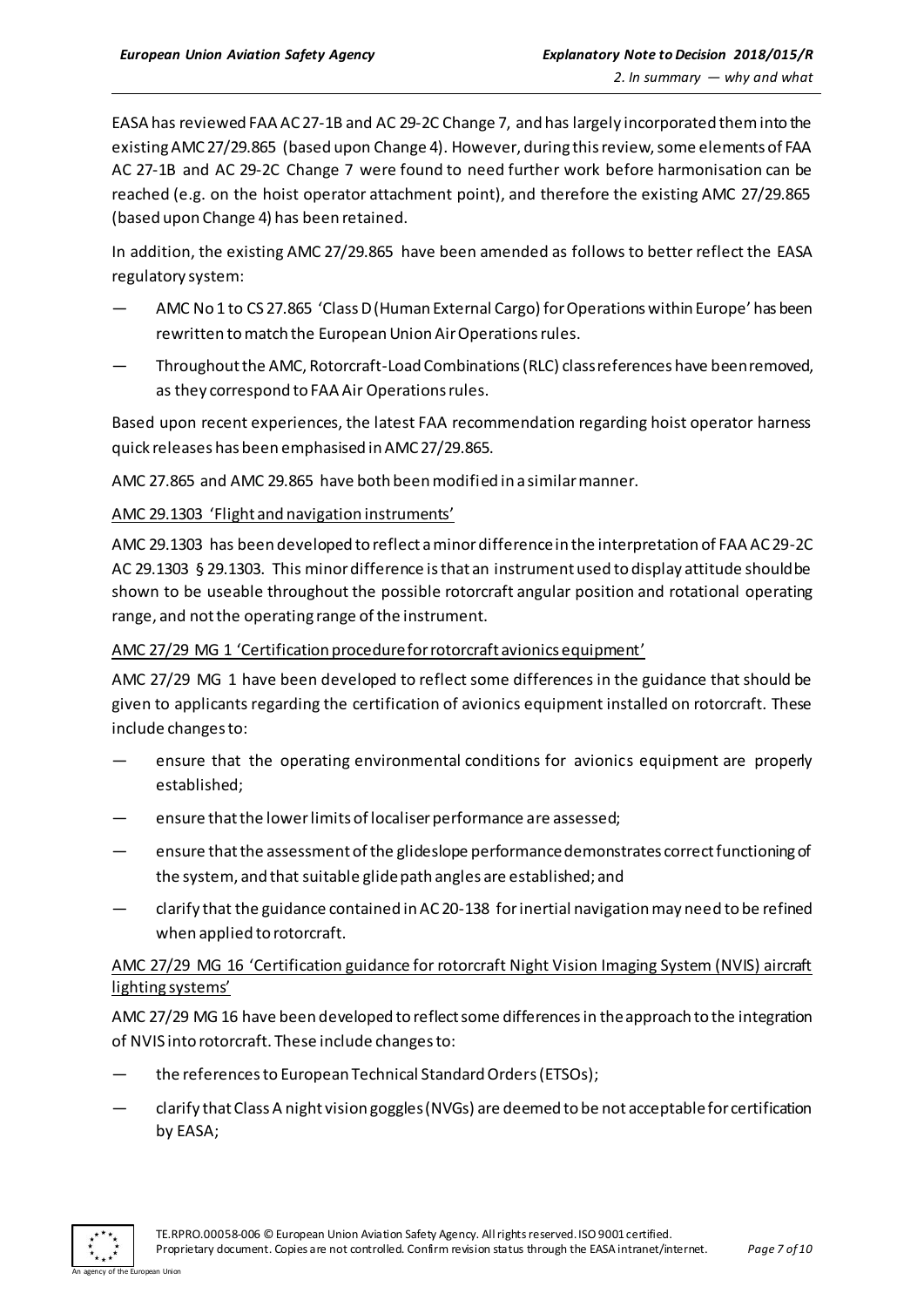- inform applicants about the need to consider the classification of design changes of NVISapproved rotorcraft, and to take into account the effects on cockpit/cabin lighting characteristics and the NVIS; and
- inform applicants that a radio altimeter with analogue representation is required by Commission Regulation (EU) No 965/2012 on Air Operations.

#### AMC 27/29 MG 17 'Guidance on analysing an Advanced Flight Controls (AdFC) System'

After a detailed review of MG 17, it was concluded that it does not reflect the current certification practices that should be applied to AdFC systems. It is anticipated that a dedicated RMT will address AdFC systems in the near future. Therefore, MG 17 is not adopted as an EASA AMC.

#### AMC 27/29 MG 21 'Guidance on creating a system level Functional Hazard Assessment (FHA)'

After a detailed review of MG 21, it was concluded that it does not reflect the current best practices for safety assessment. It is anticipated that a dedicated RMT will address safety assessment processes in the near future. Therefore, MG 21 is not adopted as an EASA AMC.

#### AMC 27/29 MG 23 'Automatic Flight Guidance and Control Systems (AFGCS) installation in rotorcraft'

New AMC 27/29 MG 23 are proposed that reflect some differences between EASA and the FAA regarding the approach used for the installation of Automatic Flight Guidance and Control Systems (AFGCS) in rotorcraft. The primary difference is that EASA considers that DO-325 and DO-336 contain appropriate guidance for showing compliance, but that they are not considered, in isolation, to be AMC.

Secondly, within the EASA regulatory system, it is not envisaged that an applicant uses an ETSO to obtain approval for the installation of an AFGCS.

#### <span id="page-7-0"></span>**2.4. What are the stakeholders' views**

Comments were received during the consultation of the draft Decision with the Advisory Bodies on the following aspects:

#### The existing text of FAA ACs 27-1B and 29-2C Changes 5, 6 and 7

This existing text was not intended to be the main focus of the consultation as this material is already in use by some rotorcraft designers and manufacturers. This type of comments was mainly received on the AMC to 27/29.865 and the terminology used within.

#### External loads (AMC to 27/29.865)

The majority of comments were received on this topic and included:

- Requests for clarification on the simulation of engine failures by 'rapidly moving the throttle to IDLE'. Some commenters were of the opinion that this is not applicable to engines that incorporate modern full authority digital engine control (FADEC) and therefore the text was amended accordingly. Commenters requested further guidance on the simulation of engine failures. AMC 27.45, which is based upon the equivalent text contained in FAA AC 29-2C - AC 29.45. § 29.45 (Amendment 29-24), was developed to provide further guidance.
- Remarks that the environmental qualification temperature limits were potentially too stringent. EASA considers these values to be 'typical' rather than specifically required.

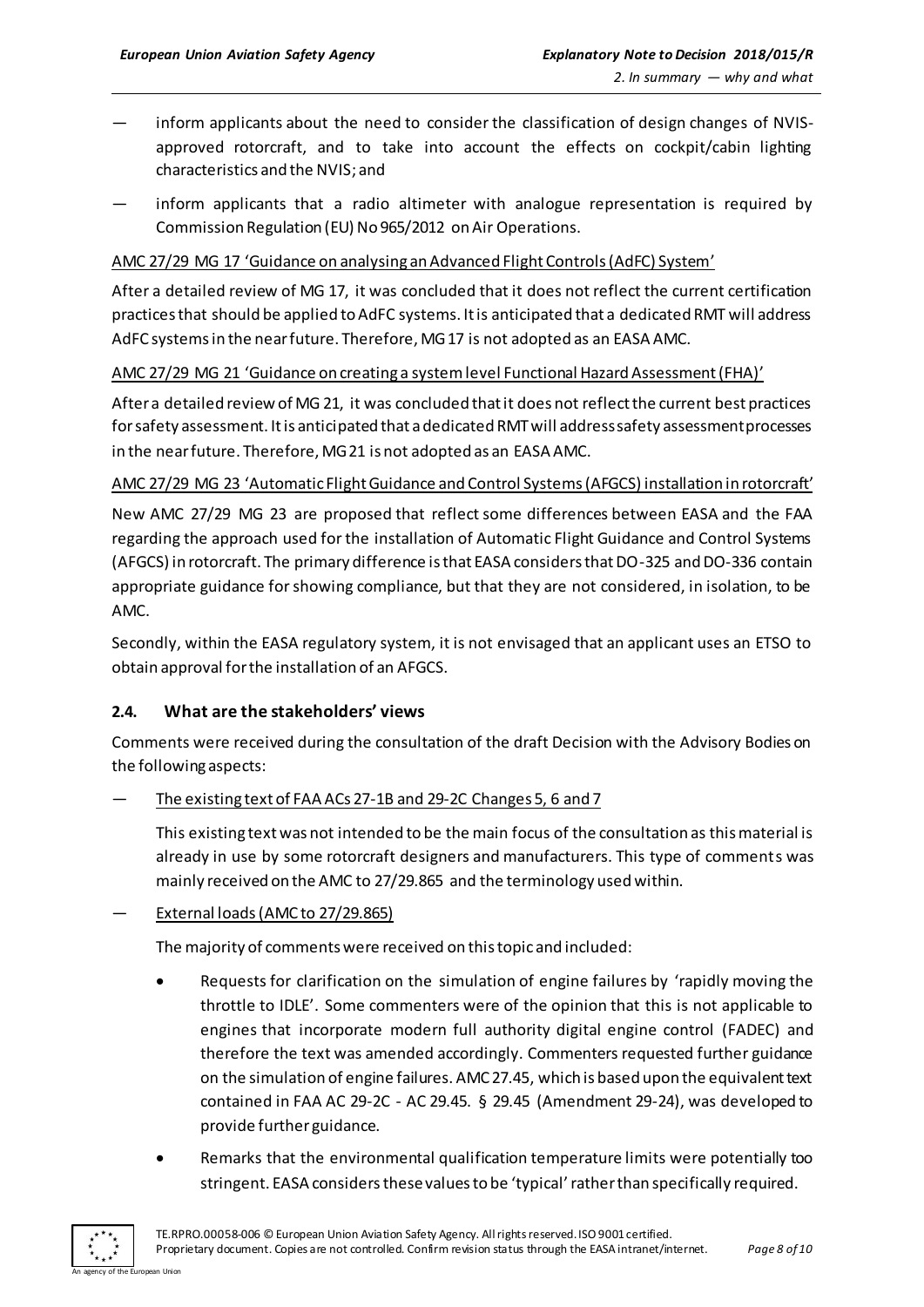- The request to separate the certifications of the external load attaching means and the PCDS. It should be noted that only complex PCDS are required to be included within the scope of type certification.
- The protection of the quick release system (QRS) against sources of electrical fields. The text was amended to clarify the electrical fieldsto be considered.

Note: Some of the comments that were received on the AMC to 27/29.865 will be taken into further consideration in a separate dedicated Rulemaking Tasking (RMT) on rotorcraft hoists.

#### — Night Vision Imaging Systems AMC 27/29 MG 16

Comments were received on the text highlighting that the Air OperationsRegulation requires a radio altimeter with an analogue representation. The intent of this text was to provide a warning to applicants that this operational requirement may affect the scope of the certification of their design. It was not intended to provide an interpretation of this requirement.

#### <span id="page-8-0"></span>**2.5. What are the benefits and drawbacks**

This task amends AMC that have been found during certification activities to be either incomplete, misleading, outdated or not to reflect the latest accepted certification practices. The amendment will provide clarity to industry regarding what is expected from them during the certification of rotorcraft products. In addition, it will maintain alignment with the latest versions of the FAA ACs, thereby improving harmonisation.

#### <span id="page-8-1"></span>**2.6. How do we monitor and evaluate the rules**

As this is a regular update, no specific monitoring and evaluation is proposed. EASA constantly strives to improve product certification specifications, and will monitor feedback from applicants on the implementation and usage of these proposed changes to CS-VLR, CS-27 and CS-29.